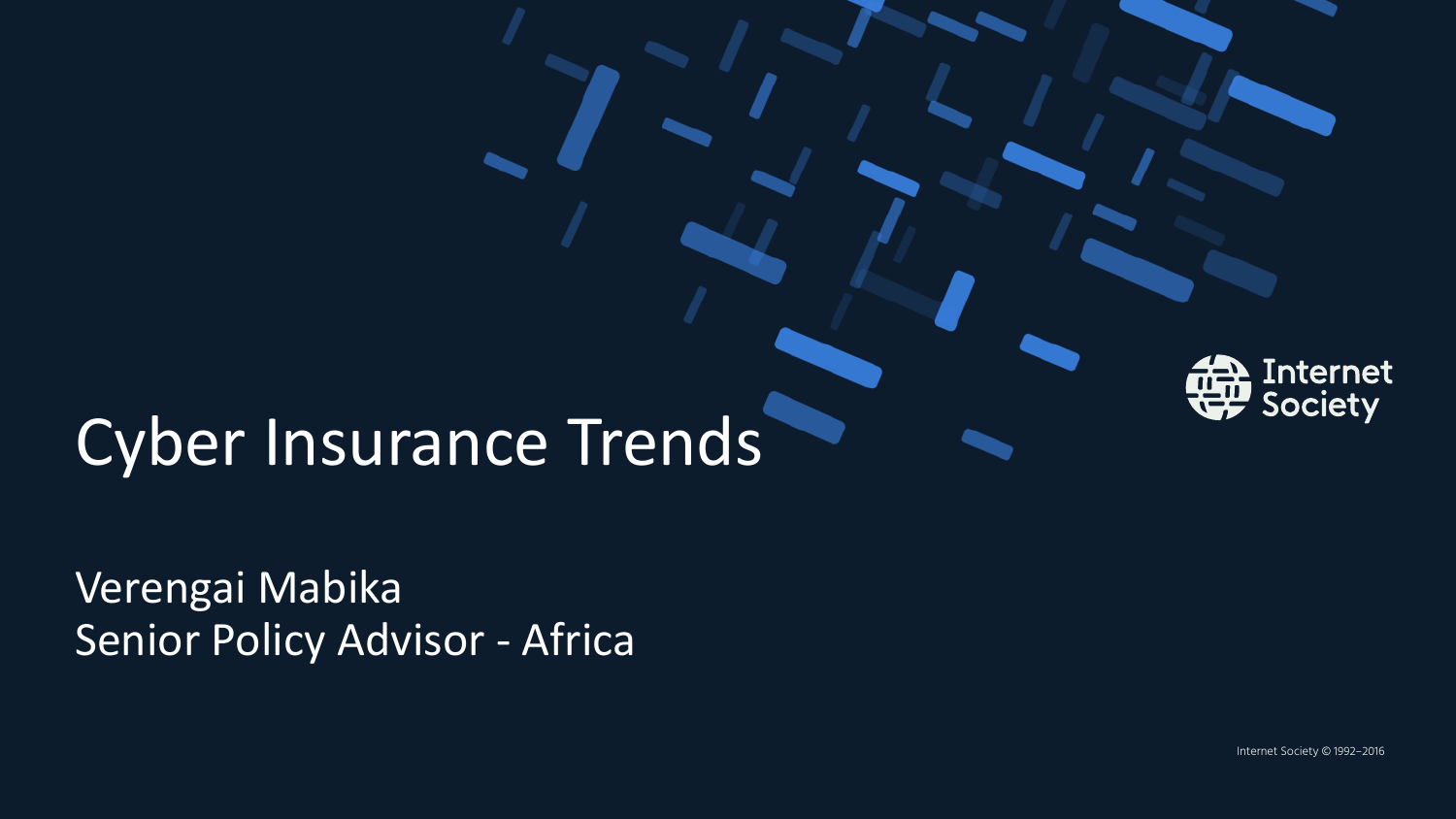### Cyber Insurance – market dynamics The cost and risks of cyber attacks are increasing

#### **Cyber Threat Landscape**

- Cybersecurity events and costs are increasing:
	- $-79\%$  of survey respondents detected a security incident in the past 12 months<sup>1</sup>
	- Average total cost of a data breach increased 23% over the past two years<sup>2</sup>
	- Average cost paid for each lost / stolen record increased  $6\%$ <sup>1</sup>

#### **Industry Outlook**

- Data breaches are expected to reach \$2.1 trillion globally by 2019<sup>3</sup>
- 76% of survey respondents<sup>1</sup> were more concerned about cybersecurity threats than in previous 12 months:
	- Increase from 59% in 2014

#### **Reputational Risk**

- An IT security breach can have serious implications in how a company is perceived:
	- $-46%$  of companies suffered damage to reputation & brand value due to a security breach<sup>4</sup>
	- $-19%$  of companies suffered damage to reputation & brand value due to a third-party security breach
- The risk of losing customer trust is significant and rising:
	- $-$  82% of customers would consider leaving an institution that suffered a data breach<sup>5</sup>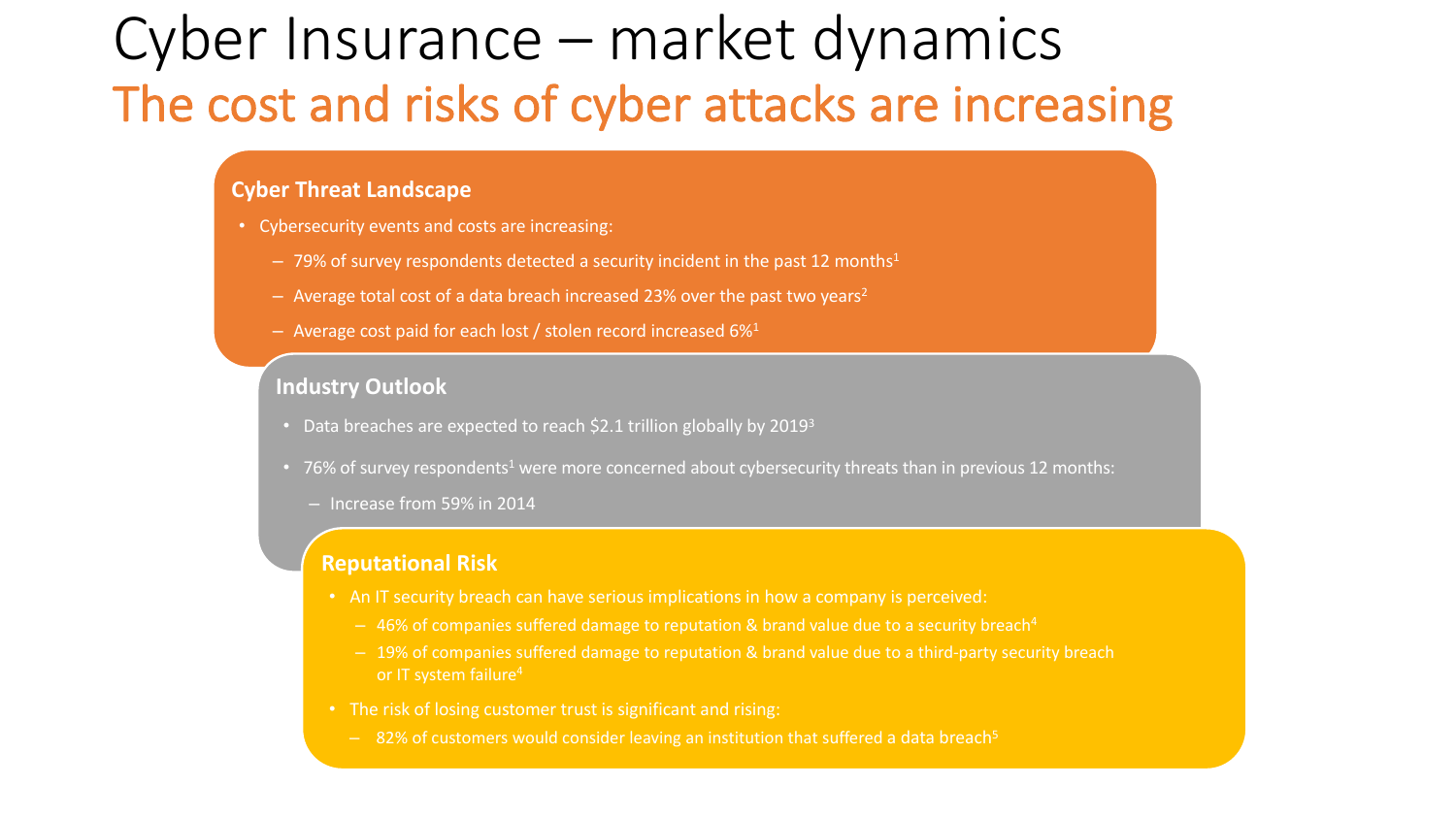#### How much does cyber-crime cost the world's leading 10 economies?

a particular focus on the impact on the world's top 10 economies, according to GDP. \$200bn+ annual cost to top four economies. **5.UK** 3. Germany 8. Russia \$445bn1 annual cost to \$4.3bn \$59bn  $$2bn$ the global economy  $1.05$ <sup>1</sup>CSIS/McAfee \$108bn 7. France 9. Japan<br>\$980m \$3bn 2. China \$60bn 10. taly<br>\$900m 50%+ top 10 economies share of 6. India  $$4bn$ annual cost \$250bn cost of cyber-crime to 4. Brazil  $$7.7<sub>bn</sub>$ world's 10 leading economies Rankings according to cyber-crime costs

This AGCS atlas examines the estimated total cost to the global economy from cyber-crime per year, with

| <b>Country Ranking</b><br>by GDP <sup>1</sup> |                      | Cyber-crime as<br>$a\%$ of GDP <sup>2</sup> | <b>Estimated</b><br>cost <sup>3</sup> | <b>Country Ranking</b><br>by GDP <sup>1</sup> |                     | Cyber-crime as<br>$a\%$ of GDP <sup>2</sup> | <b>Estimated</b><br>COSt <sup>3</sup> |
|-----------------------------------------------|----------------------|---------------------------------------------|---------------------------------------|-----------------------------------------------|---------------------|---------------------------------------------|---------------------------------------|
| US                                            | $$16.8$ tm           | .64%                                        | \$108bn                               | UK<br>6                                       | $$2.7$ tm           | .16%                                        | \$4.3 <sub>bn</sub>                   |
| China                                         | $$9.5$ trn           | .63%                                        | \$60bn                                | Brazil                                        | $$2.4$ tm           | .32%                                        | \$7.7 <sub>bn</sub>                   |
| Japan<br>э                                    | \$4.9trn             | .02%                                        | \$980m                                | Russia<br>8                                   | \$2.1 $tm$          | .10%                                        | \$2bn                                 |
| Germany<br>$\overline{4}$                     | \$3.7 $rm$           | 1.60%                                       | \$59bn                                | Italy<br>9                                    | \$2.1 $rm$          | .04%                                        | \$900m                                |
| <b>France</b><br>15                           | \$2.8 <sub>trn</sub> | .11%                                        | \$3bn                                 | India<br>10                                   | \$1.9 <sub>tm</sub> | .21%                                        | \$4bn                                 |

Sources: <sup>1</sup>World Bank (2013) <sup>2</sup>Net Losses: Estimating the Global Cost of Cyber-Crime, CSIS/McAfee <sup>3</sup>Allianz Global Corporate & Specialty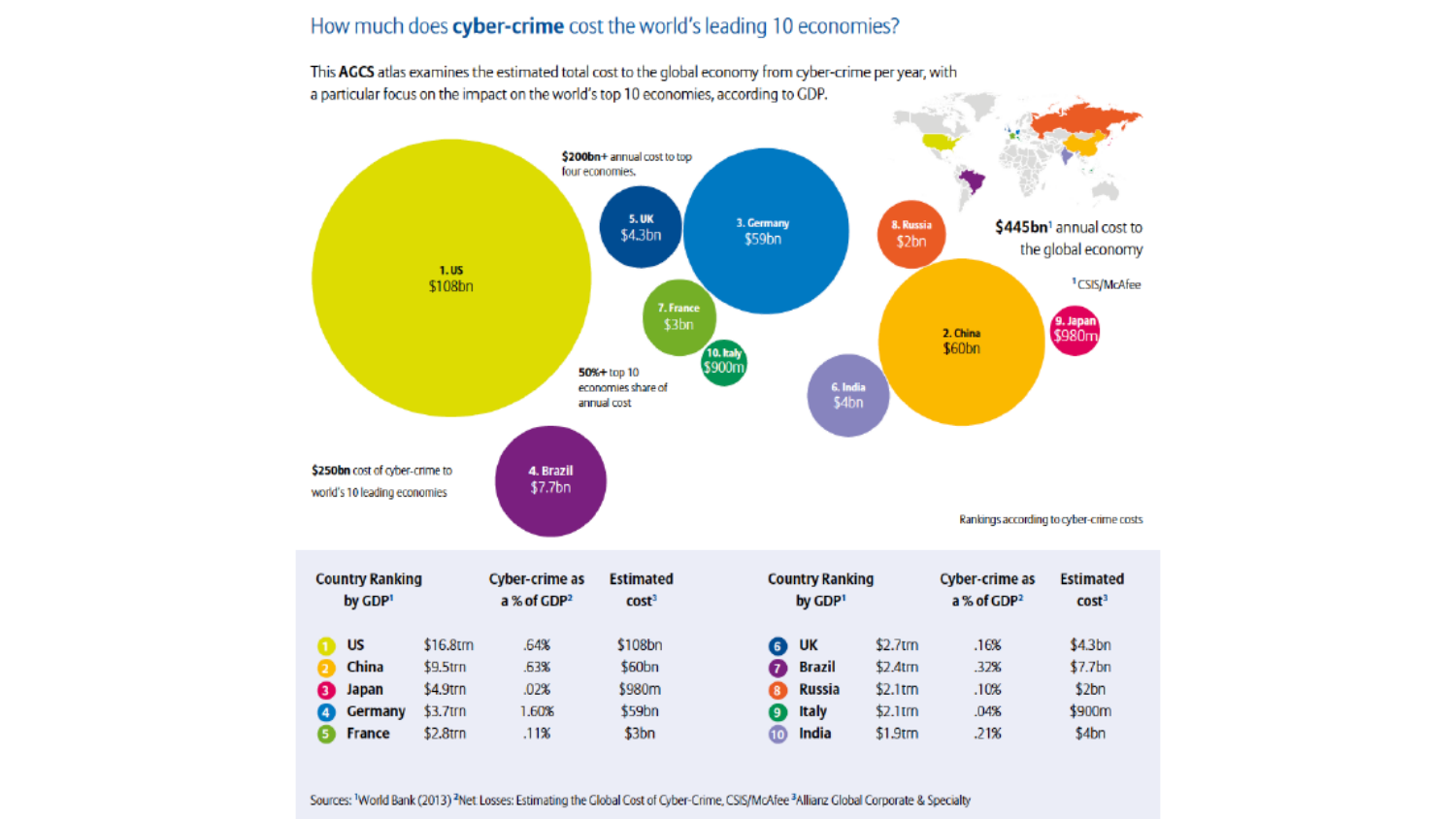Breakdown of key statistics for In-Scope countries:

|          | <b>Population</b><br>TTT<br>(2016 Est.) | 臼<br><b>GDP (2016)</b> | $\Omega$ Internet users &<br>subscribers (2016) | <b>Estimated</b><br>Cost of cyber-<br>Õ<br>crime (2016) | <b>Estimated</b><br>No. of Certified<br><b>Professionals</b> |
|----------|-----------------------------------------|------------------------|-------------------------------------------------|---------------------------------------------------------|--------------------------------------------------------------|
| Africa   | 1,185,529,578                           | \$2.89T                | 340.783.342                                     | \$2B                                                    | 6892                                                         |
| Nigeria  | 186,879,760                             | \$481.066B             | 97,210,000                                      | \$550M                                                  | 1500                                                         |
| Kenya    | 46.790.758                              | \$63.398B              | 37.716.579                                      | \$175M                                                  | 1400                                                         |
| Tanzania | 52,482,726                              | \$44.895B              | 17.263.523                                      | \$85M                                                   | 250                                                          |
| Ghana    | 26,908,262                              | \$37.86 B              | 19,125,469                                      | \$50M                                                   | 460                                                          |
| Uganda   | 38,319,241                              | \$26.369B              | 14,564,660                                      | \$35M                                                   | 300                                                          |

\*Certified Professionals is limited to the following certifications: CISA, CISM, GIAC, SANS, CISSP, CEH, ISO 27001 and PCI DSS QA "Economic and internet usage data extracted from respective country Internet regulator reports and World Bank site.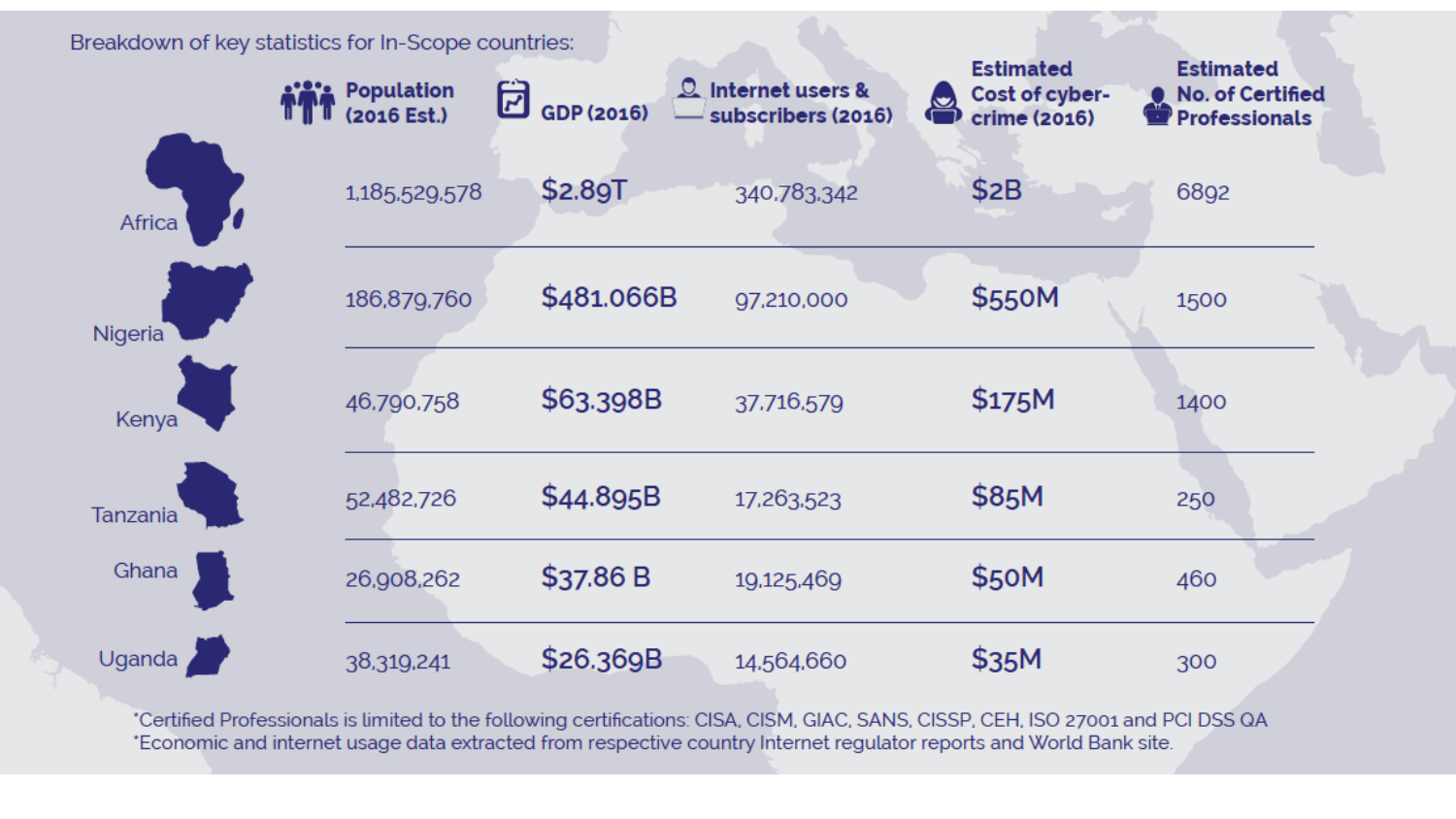#### Malawi Veep to lead in cyber security meeting

#### **SECURITY**

### Tanzania creates first cyber-crime laws



#### **US Man Sues Ethiopian Government for AFO Spyware Infection**

Bv AFP on February 19, 2014

### Rwanda National police warns internet users against cyber crime

The Observer (Kampala) »

**19 AUGUST 2015** 

Uganda: Banks, Telecoms Remain Top Cybercrime Targets -**Experts** 

Tagged: Business • East Africa • ICT • Legal Affairs • Uganda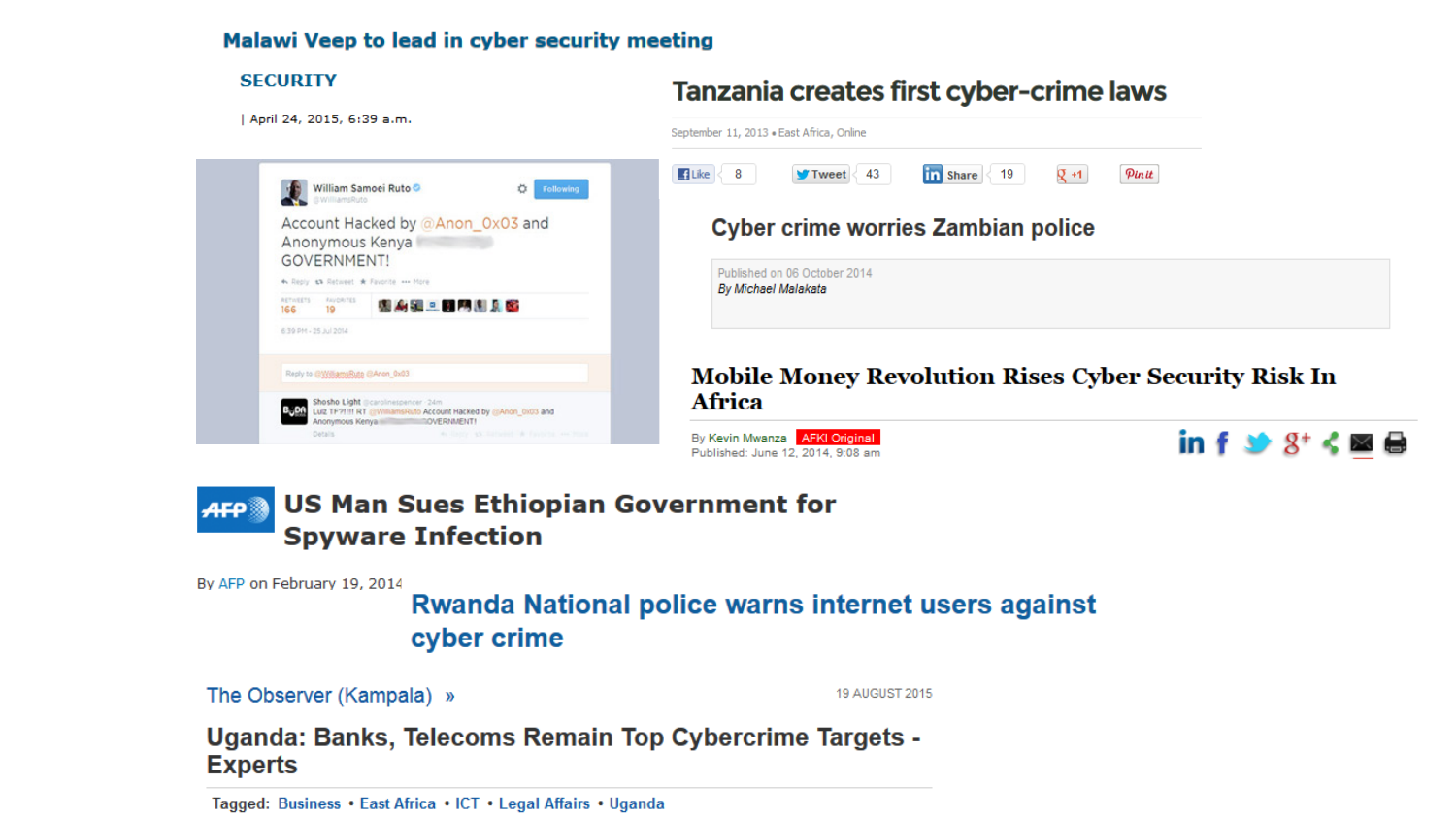### **How developed is Cyber Security in select member countries?**

- Report developed by International Telecommunication Union (ITU)
- Key indicators for cyber security development are:
	- •Legal
	- •Technical capacity
	- •Organizational
	- •Capacity Building
	- •Cooperation

| <b>Country</b>      | <b>GSI Rank</b> |
|---------------------|-----------------|
| <b>Mauritius</b>    | 1               |
| Uganda              | $\overline{2}$  |
| Rwanda              | 3               |
| Kenya               | 5               |
| <b>South Africa</b> | 6               |
| Tanzania            | 11              |
| Botswana            | 12              |
| Malawi              | 12              |
| Zambia              | 13              |
| <b>Burundi</b>      | 14              |
| Angola              | 15              |
| Mozambique          | 16              |
| <b>Swaziland</b>    | 16              |
| Zimbabwe            | 17              |
| Ethiopia            | 17              |
| Namibia             | 18              |
| Lesotho             | 18              |

Source: GLOBAL Cybersecurity Index & Cyberwellness Profiles Report 2015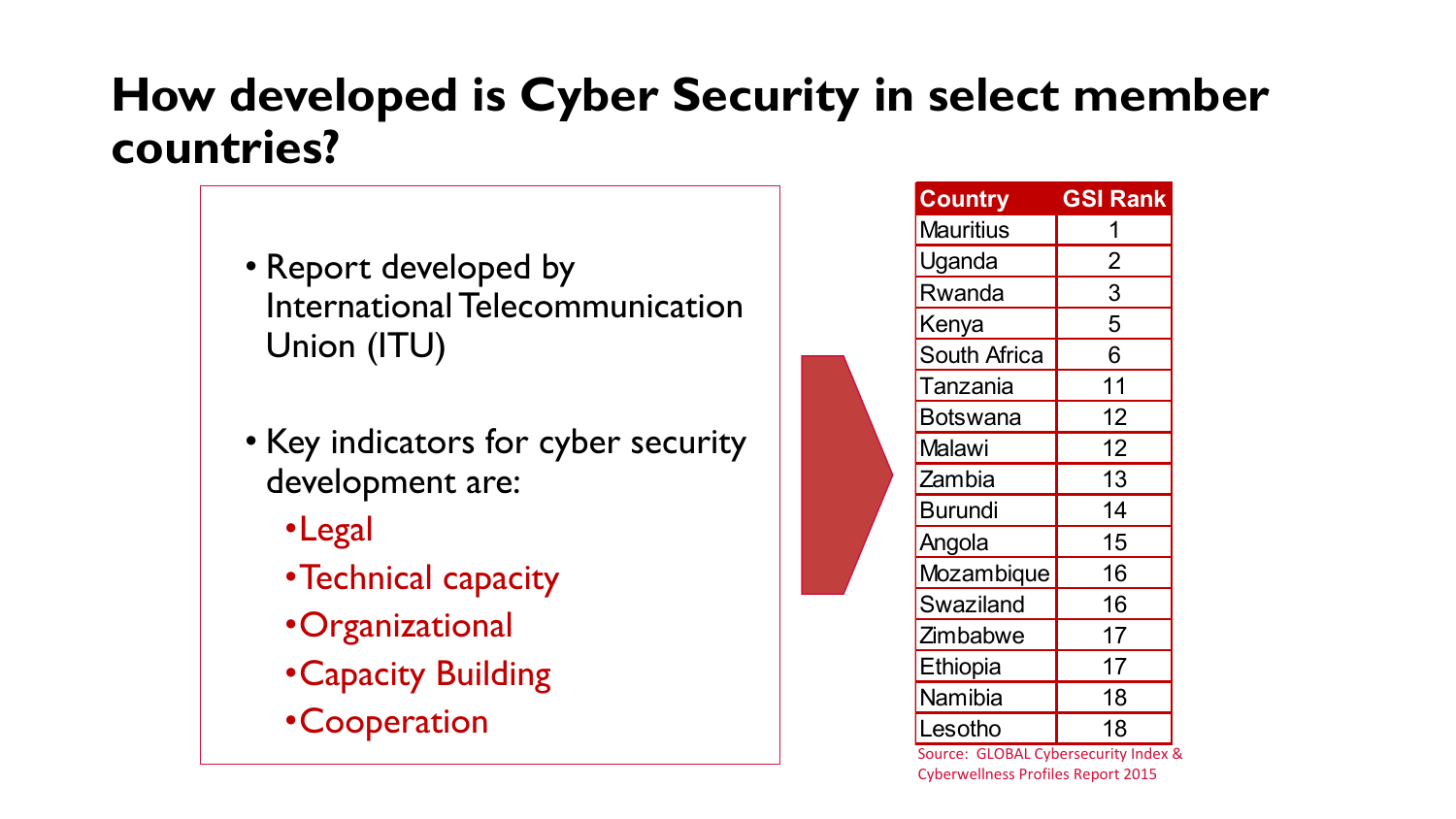INSK OF THE CHILE<br>Production of the Chile nage to the reputa **Cyber Risk** • **any** risk of **financial loss**, **disruption** or **damage to the reputation** of an organisation from some sort of **failure of its information technology systems**  *(includes networks & the internet)*.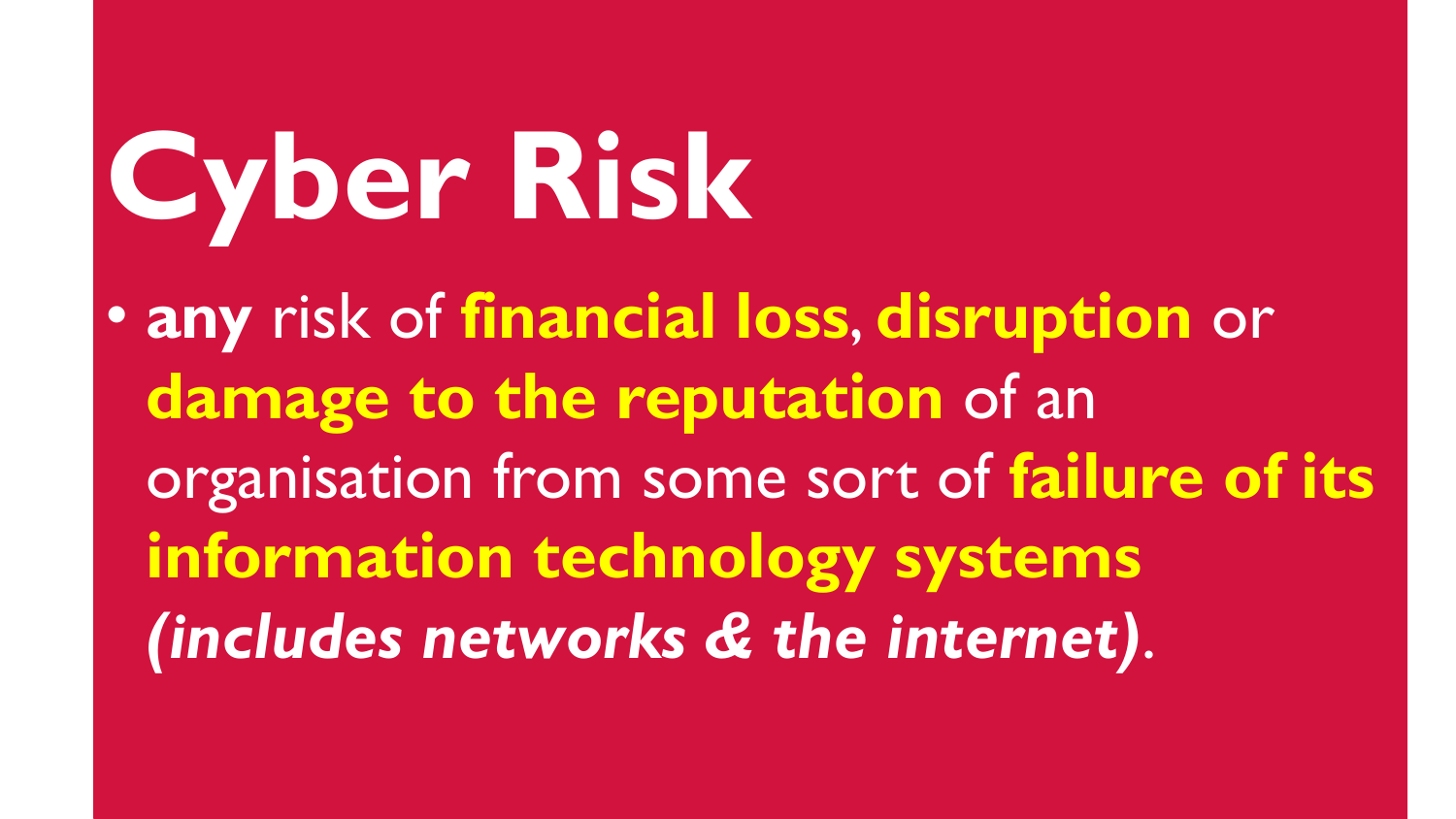## Where is the market headed?

"The pace of change is slow in insurance. [Real change] will be slower than [in] other industries. The question is when it will happen  $-$  5, 10, 20 years?" -Anonymous Director

### Which cyber risks are the main cause of economic loss?



- Few new products or services being offered by insurers
- Move from selling products to comprehensive services ۰

Source: Allianz Risk Barometer 2015. Figures represent a percentage of all eligible responses to the questions (127 in total). More than one risk selected.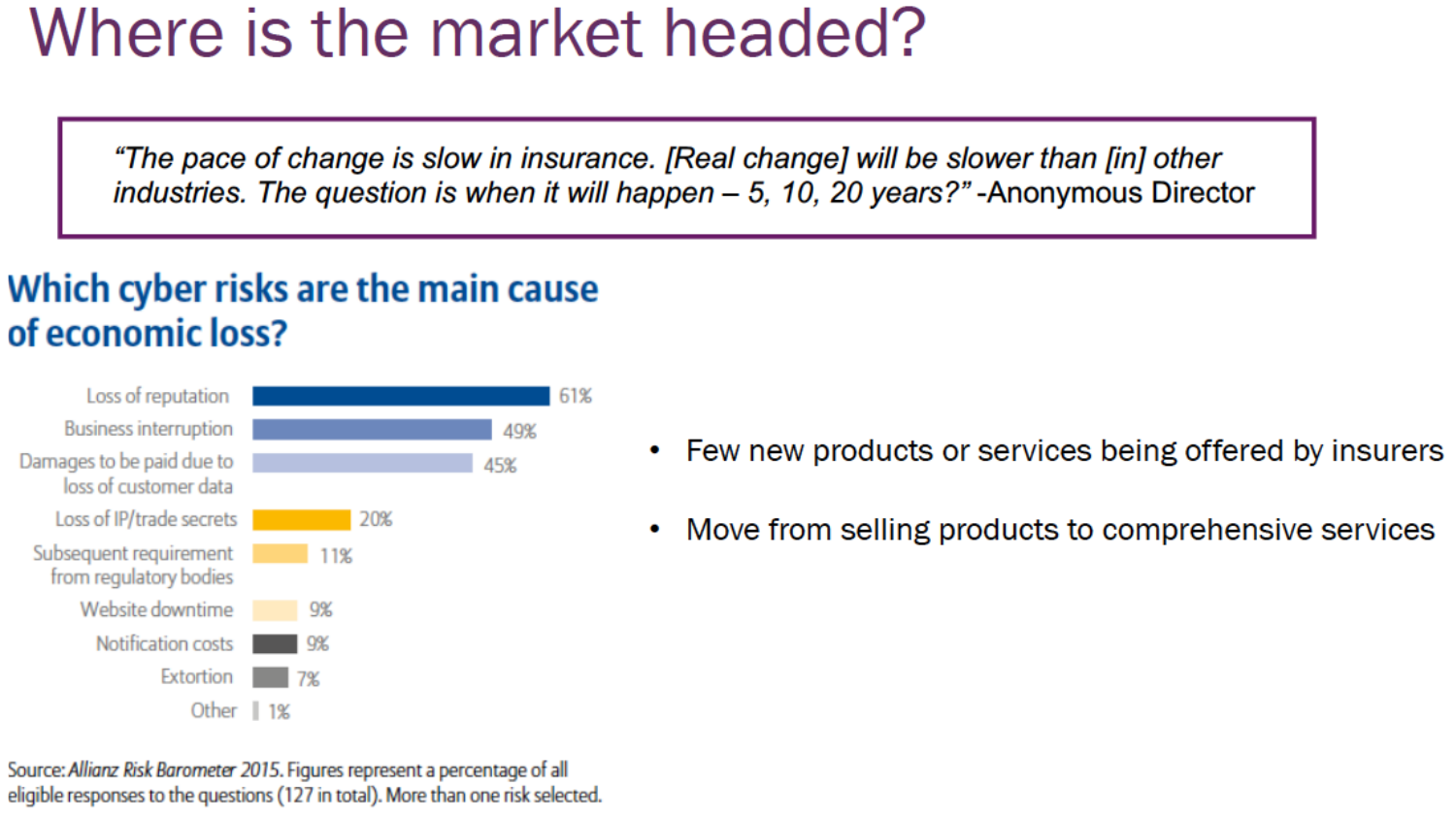# **Sector Trends: Current and Future Insurance Customers**

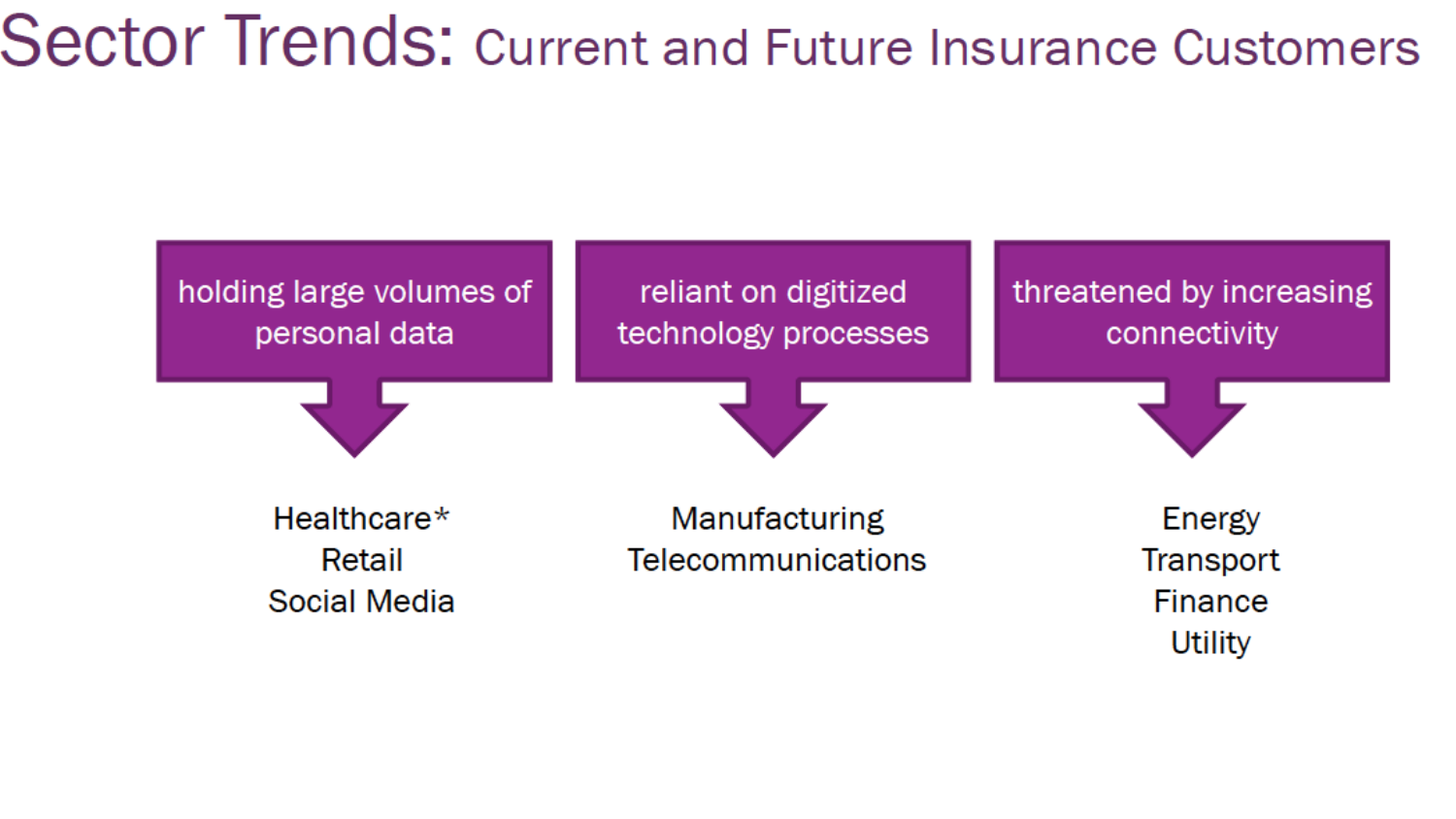### **Cyber Insuarance Coverages fall into 4 categories:**

1. Liability—defense and settlement costs for the liability of the insured arising out of its failure to properly care for private data

2. **Remediation**—response costs following a data breach, including investigation, public relations, customer notification, and credit monitoring

**3. Regulatory Fines and/or Penalties**—the costs to investigate, defend, and settle fines and penalties that may be assessed by a regulator; most insurers do not provide this coverage, although there can be coverage for defense costs

4. PCI (Credit Card) Fines and Penalties, including forensic services and card reissuance costs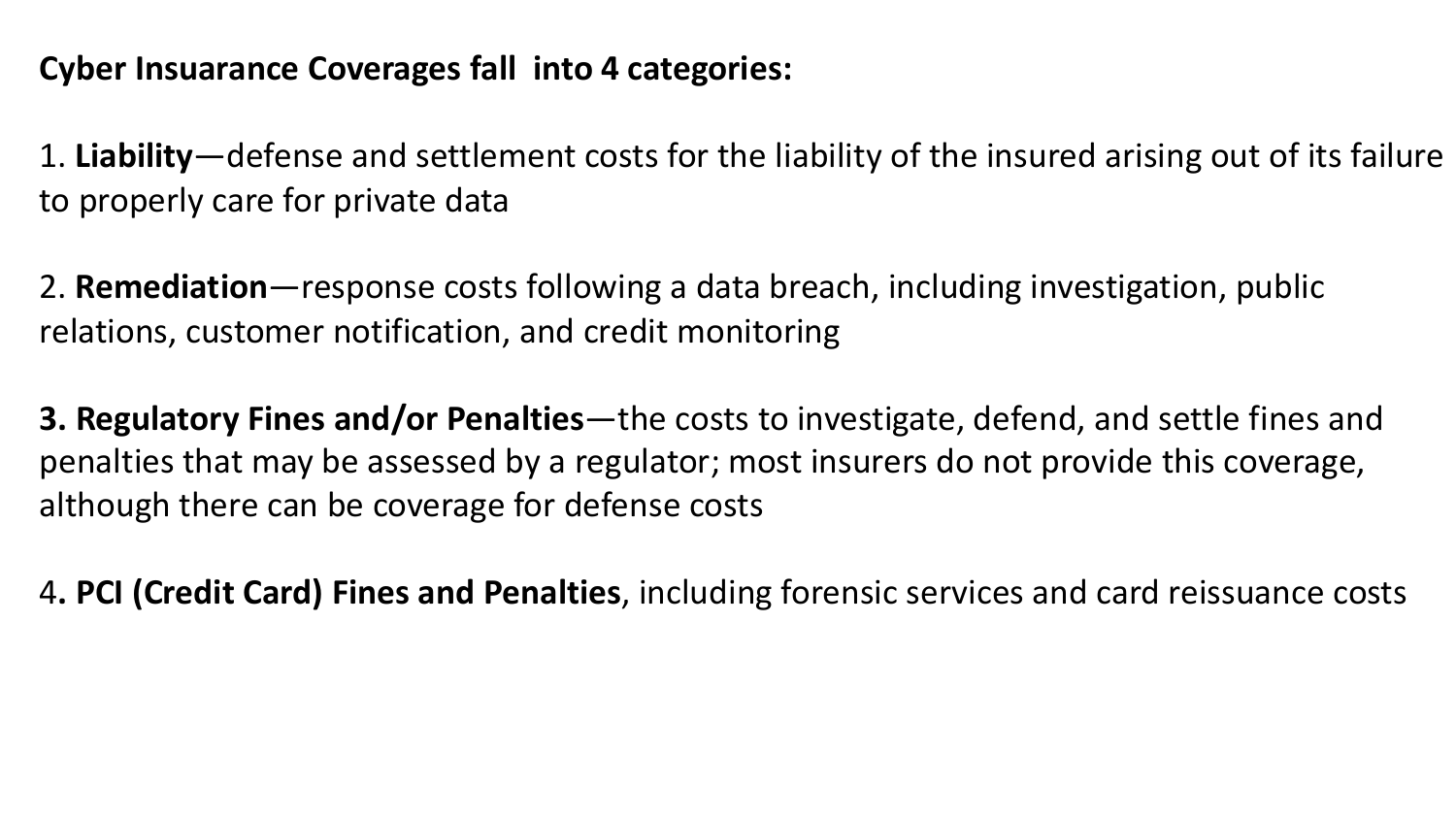## **Regional Trends**

North America: 87% of the overall cyber insurance market Mandatory legislation in several U.S. states 2015: U.S. insurance industry generated \$1 billion in direct written premium volume for cyber insurance

Europe: Incoming 2018 regulations regarding data protection and security

Asia Pacific: Negligible Projected to increase due to ransomware